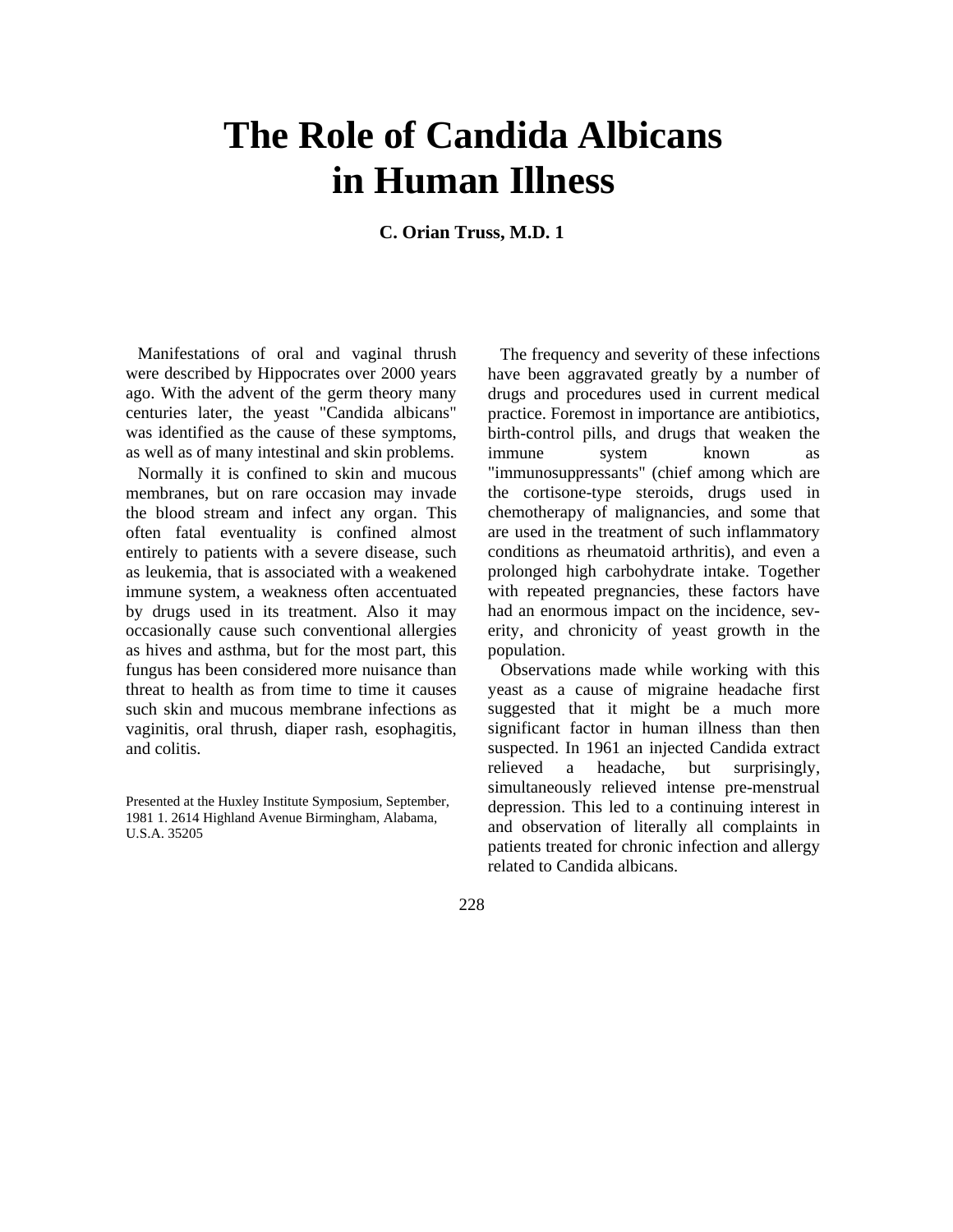Complaints of depression and anxiety and impairment of memory and concentration were so prominent that initial interest focused primarily on disturbance of brain function, at times so severe as to suggest catatonic schizophrenia. But equally impressive was the response of a variety of complaints referable to other organs. Most often these were problems for which as an internist I had been able to do little, many being of the type usually considered "psychosomatic" for little reason except the absence of abnormalities on x-ray and laboratory investigation. After sixteen years these experiences were published; six cases were selected around which was built the concept that Candida albicans may cause severe chronic illness, including the type usually referred to as "mental," causing symptoms commonly considered psychological in origin, but which in reality are reflections of disturbed chemical and physiological processes in what is just another physical organ—the brain. The diagnosis in two of these patients was "schizophrenia" and in a third "multiple sclerosis." It was pointed out that, even if the diagnostic names given these diseases were incorrect, all three without question were victims of severe abnormalities in brain function, with differing clinical pictures that cleared completely with anti-yeast therapy.

Virtually any organ can function improperly in this condition, which we call chronic candidiasis. Thus a great variety of complaints may occur, their onset often coinciding with that of vaginal or intestinal yeast infection, itself often directly traceable to the influence of antibiotics or other of the factors, singly or in combination, that so adversely affect the body's control of this fungus.

Yet despite their great variety, certain manifestations occurred with such frequency as to suggest the diagnosis of yeast induced illness-mental depression, anxiety, hyperactivity, and hyperirritability; recurrent urinary tract symptoms usually diagnosed and treated as "cystitis", increased susceptibility to reactions to inhaled or ingested chemicals (including drugs and food), and many indications of interference with hormone function (acne, rough dry skin, almost

any type of disturbance of the menstrual cycle, decreased or absent libido, decreased breast size, and progressively more severe premenstrual tension. Miscarriages and endometriosis were common.) In students, impairment of memory and concentration often resulted in deterioration of school work; coupled with the depression and anxiety, this often led to rebelliousness and association with other students similarly affected, and frequently to school drop-outs, drugs, and an end result so familiar in the past two decades. Recall that these symptoms were almost always superimposed upon the many physical manifestations originating at the sites of yeast growth or related to allergic responses.

In this connection I would like to mention a thought that recurs each time I see this condition in adolescent and young adult patients. The first broad-spectrum antibiotic, aureomycin, became available in 1947. The next 13 years saw a proliferation of articles in medical journals detailing the rapid increase of intestinal and vaginal yeast infections as these drugs attained wide useage. The first children born after the advent of the mycin drugs would have reached puberty about 1960, also the approximate time of beginning of the drug problem in adolescents in this country. I would like to read a short note that arrived in the mail from a 26-year-old woman whom I had been treating for five months; she had obtained great relief with treatment of her yeast problem, but with the intermittent relapses customary early in treatment. At the time of her initial visit I had mentioned to her this thought about yeastinduced depression and the drug problem.

"Thank you so much for helping me and my sister. Thanks especially for your special attention during these 'emergencies.' P.S. When you told me your theory about drugs and the 60's I thought you were on a limb. But during the past week of 'relapse' I have definitely experienced the kind of depression that first began my drug addiction. So I see now you may have a very valid and important thought. Love and appreciation..."

This note was written by a hardened and cynical young woman who from age 14 had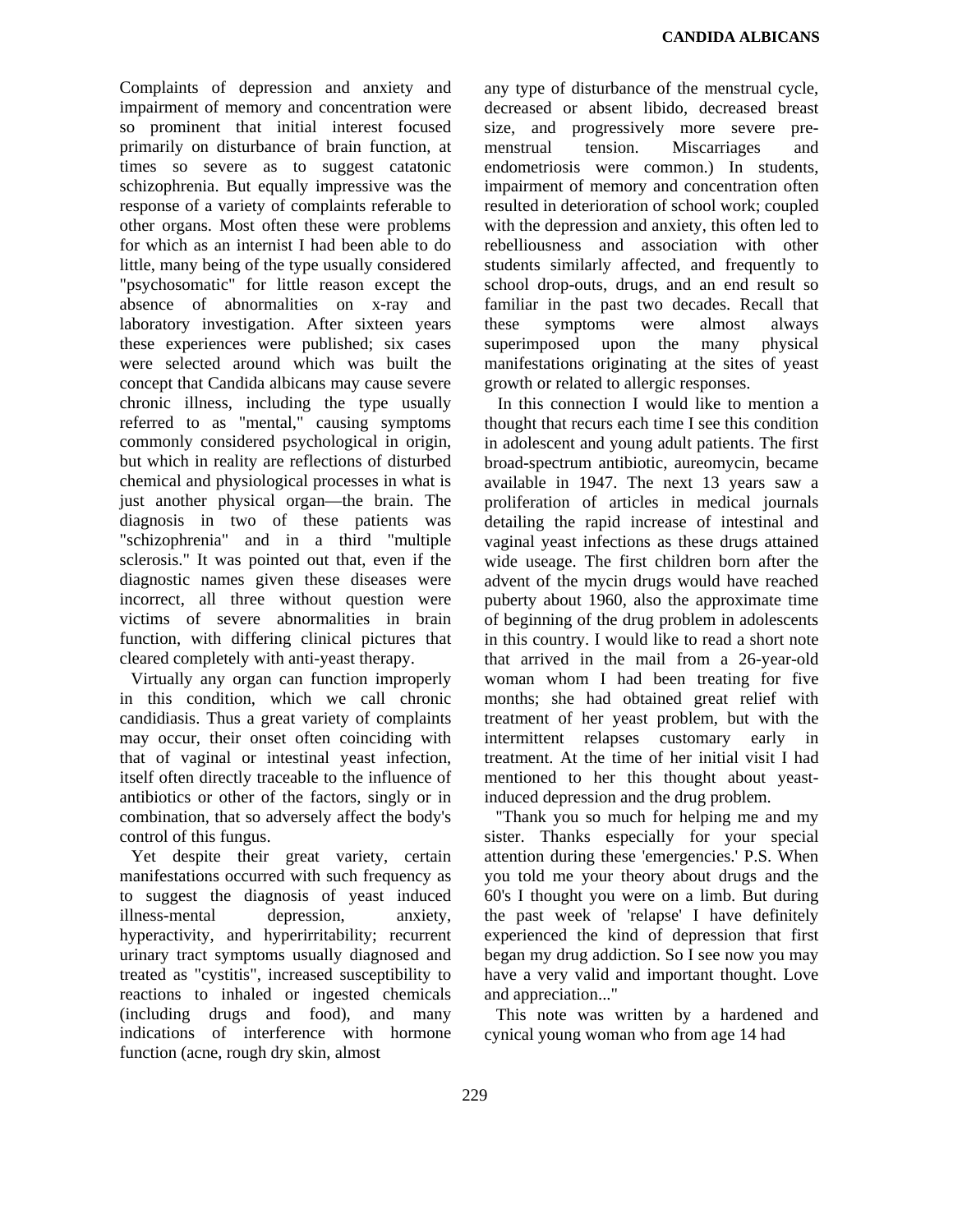experienced virtually every fashionable drug, up to and including heroin. That this illness contributed to the deterioration of this young girl's life soon after puberty is purely speculative. Yet it should not be difficult to envision for anyone who has seen a woman with severe premenstrual anxiety and depression reach for the alcohol and Valium.

One year ago a girl, also 14 years old, was brought in because of mental confusion and sudden inability to learn, associated with severe depression and frequently voiced thoughts of suicide. This condition had begun abruptly five weeks earlier, on the identical day that for the first time in her life she broke out with severe hives and developed severe asthma. The hives were severe every day and in the two weeks prior to her visit asthma had required hospital emergency room treatment three times. She had experienced menstrual periods only ten days apart after two years of normal 28-day cycles.

Five days before the abrupt onset of this illness she had begun tetracycline therapy for mild acne. Six and one-half months earlier, during an initial two-month course of tetracycline for acne, she had developed headache, vaginitis, and constipation—none having been present at any previous time in her life. During the four and a half months before the reinstitution of tetracycline therapy she was well.

Based on this history, I instituted treatment with the anti-yeast drug "nystatin" and lowcarbohydrate diet; fortunately the tetracycline had been discontinued two weeks earlier. From the first dose of nystatin she never wheezed again. The hives stopped completely except for a slight recurrence six weeks later when her mother reduced the nystatin dose for two days. Her mental picture began to improve immediately, although complete return of her normal happy personality was delayed until her next menstrual period began, nine weeks after beginning the anti-yeast program.

This case illustrates almost every aspect of the candidiasis concept. A happy young girl, an A student, suddenly could not think clearly or learn, and was transformed into a suicidally depressed child. Yeast infection produced symptoms at its sites of growth in the vagina

and bowel. The hives and asthma represented allergic responses to yeast products entering the blood stream in the vagina and intestine. Interference with hormone function led to two menstrual periods within two weeks after regular 28-day cycles from age 12 to 14, and it was nine weeks before her periods resumed, even though strong suppression of the yeast was indicated by cessation of the asthma and hives during this interval.

Her natural immune containment of this yeast for 13 and a half years was disrupted by the initial two-month course of tetracycline for mild acne. The initial impact of this antibiotic was expressed as yeast vaginitis, constipation and headache. Apparently during this initial course she became sensitized to yeast products released into her blood stream, so that on the fifth day after re-stimulation of the yeast by this antibiotic, the severe brain, skin, and bronchial manifestations erupted simultaneously.

The dramatic response of these severe symptoms to nystatin therapy leaves little doubt that this interpretation of these events is correct. She was referred to me quite by chance by her teacher who was also a patient. Already her pediatrician had made an appointment for her with a psychiatrist. It is not pleasant to contemplate the ensuing years if it had been concluded that these classical "mental" symptoms were the initiating factors of the illness, a conclusion that, in view of a traumatic divorce of her parents three years earlier, would have been altogether probable despite her having been happy and an excellent student between the time of the divorce and the onset of the acute illness. Hives, asthma, constipation, and menstrual problems would almost certainly have been treated in part, at least, with psychotherapy and psychiatrically-oriented drugs with their many undesirable side effects. Inevitably infections of the allergic respiratory membranes would have necessitated increasing antibiotic use, each time aggravating the underlying cause of the allergic membrane and hence of the infection. This vicious cycle might well have been further enhanced by the gynecologist's use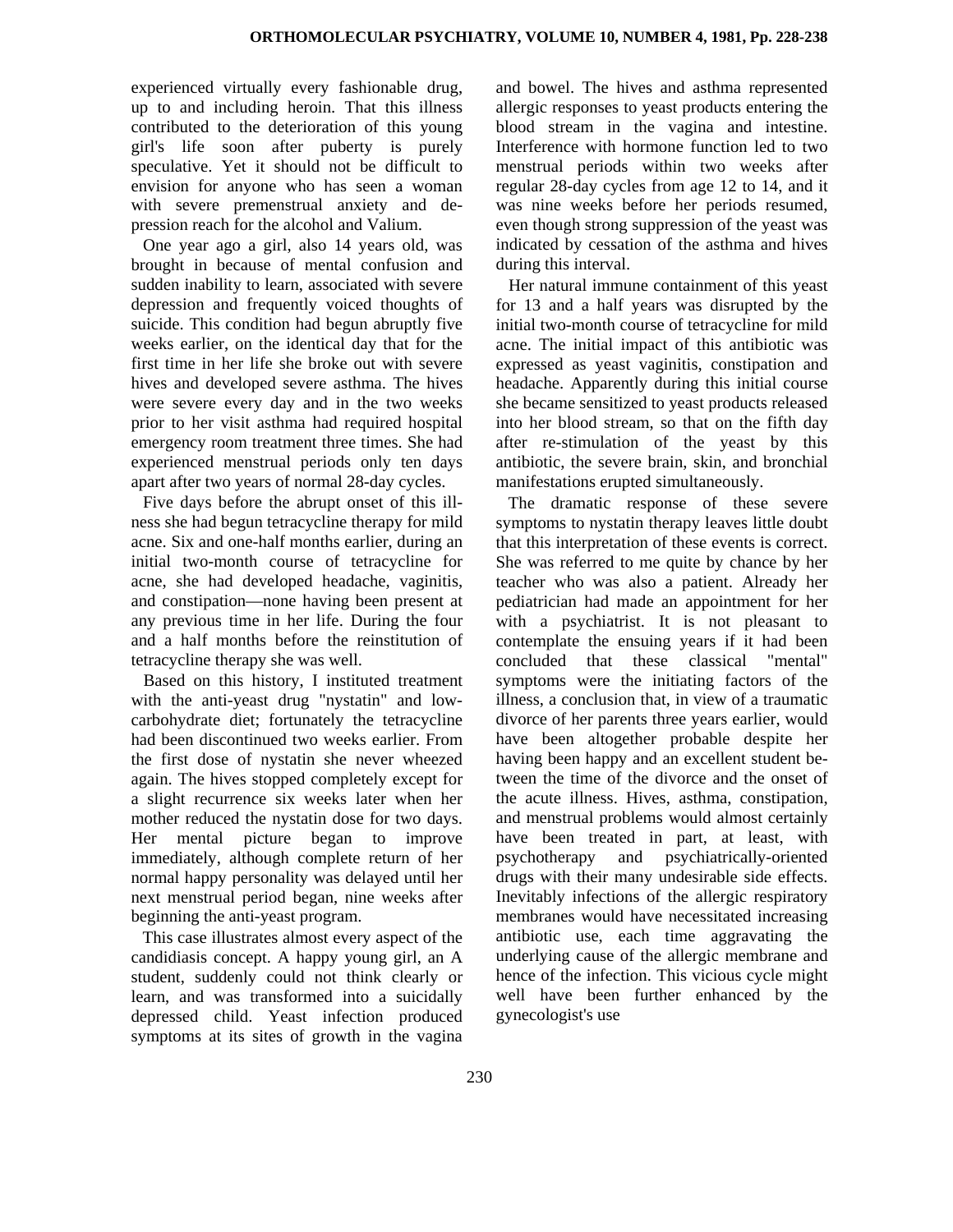of birth-control pills in an effort to reestablish a normal menstrual pattern, and it is a virtual certainty that cortisone-type drugs would have been used heavily for both the asthma and the hives.

She could not possibly have done well in school, despite increasing parental pressure predicated on the belief that the problem was psychological. In fact, being physical in origin, the depression and inability to function intellectually were no more amenable to control by will than would have been a high fever originating in the heat-control center of the brain.

It takes little imagination to envision a child, so overwhelmed by medical and parental forces, reaching out to others similarly alienated from those who should be a source of support rather than blame, or to understand how the next step to any drug that might afford even momentary relief would be so easy.

This story, with minor variations, is typical of many. I have devoted to it much of my allotted time because it is so vital that these cases be recognized and properly treated.

It brings me to my second speculation. The suicide rate in adolescents has risen steadily during the same recent decades that witnessed eruption of the drug and yeast problems. If cases like that just described are occurring with increasing frequency, it would be logical for this to be reflected in the suicide rate.

Statistical associations such as these, of course, in no way prove a relationship between conditions that may only be increasing in frequency coincidentally for entirely different reasons. But they are useful in giving direction to avenues of future exploration.

This point is illustrated again by the story of a 15-year-old girl with anorexia nervosa. In nine months she had gone from 120 to 59 pounds, had not eaten for weeks, and was barely alive in intensive care as a result of tube feeding. She was noted on a Monday morning to have oral thrush, and a very small amount of liquid nystatin was administered—not with any thought that this was other than the usual colonization by this normally present yeast of the oral cavity in a

patient very debilitated and close to death. The next day she ate, and three days later ate a fullcourse Thanksgiving dinner. Three weeks later she had gained to 72 pounds, and subsequently made an uneventful recovery. One such case, despite the dramatic response, proves nothing, but coupled with reports of a 100-fold increase in the incidence of anorexia nervosa in recent decades, again suggests further studies to determine whether there might be meaning in the simultaneous increase in incidence of two presumably unrelated conditions.

If, as I believe, chronic infection with Candida albicans can be responsible for such a variety of symptoms, the legitimate question arises as to why this has remained unrecognized by the internist, allowing the tragic misdirection to futile psychiatric therapy of patients with a medical illness. It seems to me that two factors contribute to this situation. First, the evidence is strong that this yeast lives in virtually every human being. Most individuals can be shown to have a positive skin test if vaccines of assured potency are used; it can be cultured from the mouth, stool, or vagina in most people, especially following antibiotic therapy, and it has been demonstrated that probably everyone has antibodies in the blood stream to this fungus. Now these are the three types of tests—skin tests, cultures, and antibody levels—upon which the diagnostician relies in detecting infections (and an infection with this yeast is what we are talking about.) But a moment's thought reveals that the value of each of these tests rests on its ability to demonstrate evidence of the presence of a particular germ where it should not be, e.g. a skin test for tuberculosis or leprosy; a throat culture for a pathogenic streptococcus, a positive urine culture; antibodies to the syphilis germ, or the typhoid organism, etc. Thus the value of these tests rests in their providing evidence of the past or present existence of an organism in the body, or alternatively at a particular site within the body, where it is not normally found, and this is taken as presumptive evidence of its relevance to the illness in question. Yet to demonstrate that Candida is present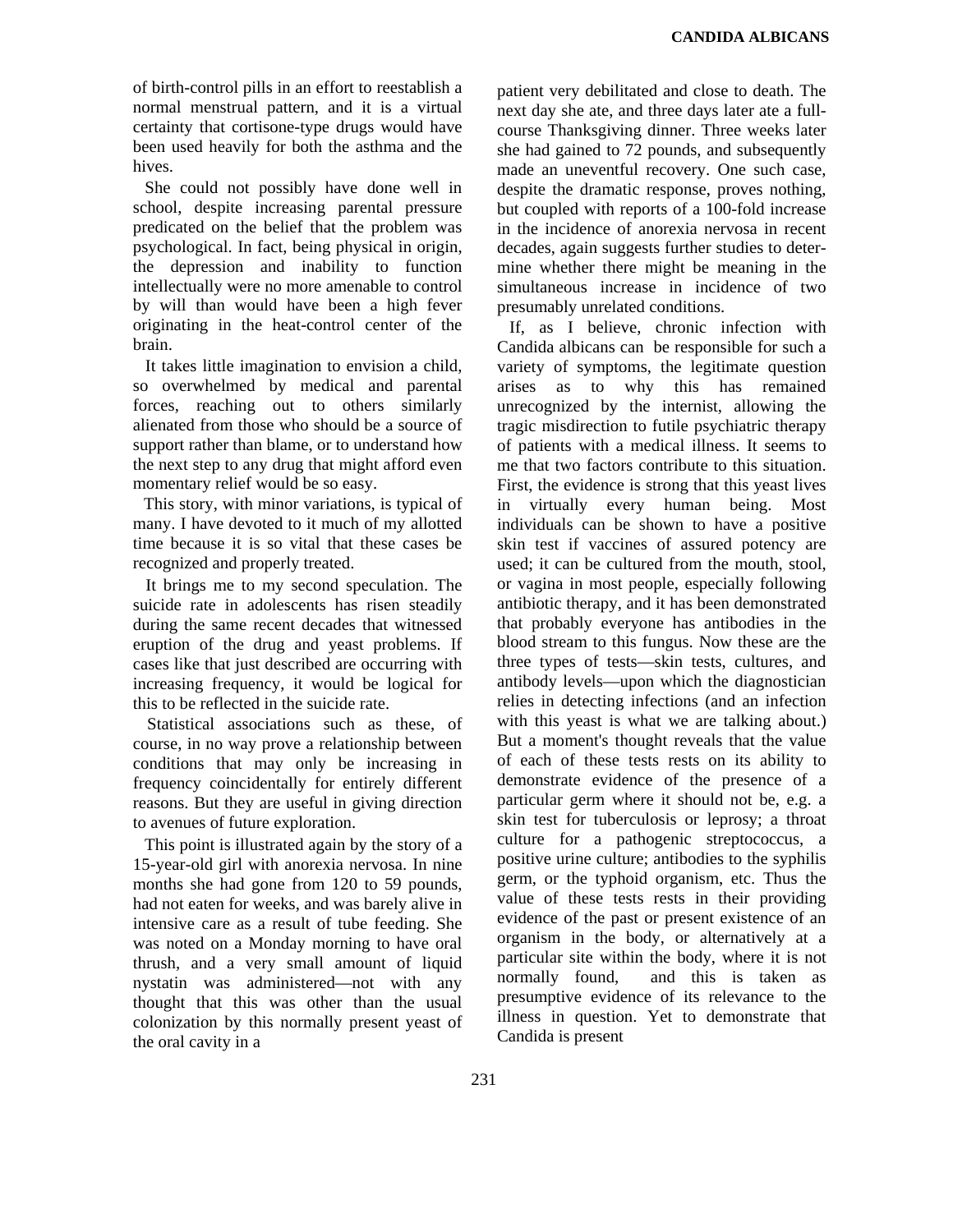accomplishes nothing, since, as we have already seen, it is universally present. Because he knows this, the diagnostician will usually, (and quite properly) ignore, for example, a positive culture, and give it no weight in arriving at his diagnosis. In such an instance it is usually termed an "opportunistic organism," which means that it has grown at the site from which it is cultured because the patient's resistance has been lowered by his primary illness.

The second factor leading, in my opinion, to the mistaken psychosomatic label is the overall clinical picture. It could hardly be a more ideal example of psychosomatic theory. Depression and agitation are almost always among the more prominent complaints. Their frequent association with complaints of loss of memory and concentrating ability sets the tone even as the internist begins the exhausting job of listening to symptoms referable to almost any system of the body, including prominently the gastrointestinal and urinary tracts, skin, menstrual cycle, a seemingly endless list of complaints such as weakness, dizziness, insomnia, fluid retention, and loss of libido, chemical intolerances, and various disturbances of smell, taste, vision, or hearing. Physical examination and laboratory and x-ray studies selected to investigate each of these complaints yield little. Consultations with subspecialists appropriate to the various complaints are equally unrewarding. Armed with all of this evidence that "there is nothing wrong physically," with anxiety and depression so evident, and secure in the knowledge that there is no conceivable medical problem that can lead to complaints in so many organs, the diagnosis of psychosomatic illness is almost irresistible. Thereafter so-called "emotional problems" are considered the original initiating factors in the illness and the cause of abnormal function in various organs that are organically sound.

To me it has always seemed that the psychosomatic concept has allowed us internists to pretty much eliminate the category of "I don't know" in cases with any component of anxiety or depression. Psychosomatic theory gets much emphasis in medical schools, so that in making a diagnosis of psychosomatic illness,

not only do we escape the erosion of ego associated with having to say "I don't know," but we do so with a diagnosis that makes us feel very educated and medically sophisticated. Yet the vast imperfections in our knowledge of physiologic disturbances, especially of the brain, together with the relative crudeness of our laboratory and x-ray diagnostic methods (modern and scientific though they appear) seem to me to make totally indefensible the conclusion that, by exclusion, the illness must be psychological in nature.

On the other hand, from the viewpoint of the allergist, the brain is just one of many organs participating in the allergic response. Depression, anxiety, and memory and concentration problems are seen as the outward expression of interference with the chemical and physiologic reactions responsible for intellectual functions and for the expression of emotion. With clearing of such conditions as asthma, or hives, or hay fever, comes simultaneous disappearance of these so-called "emotional" symptoms, which are thereby revealed to have always been secondary to allergy and never psychiatric in nature and hence not the cause but a result of the illness.

In summary, then, it is my belief that Candida albicans has not been related to many problems it causes for these two reasons— the ready availability of the alternate psychosomatic explanation, and the lack of a definitive test to tell not that this yeast is in the body (which we already know) but when by allergic and possibly toxic mechanisms, it has begun to cause disturbances of function in the various organs of the body.

I would like now to review briefly a phenomenon known as immunologic tolerance, sometimes called immunologic paralysis or unresponsiveness. Stated simply, this refers to the inability of one's immune system to respond to substances that are capable of stimulating an immune response under other circumstances. In general terms, an immune response tends to occur when something foreign to our own body is recognized by certain of our white blood cells. This triggers a complicated sequence of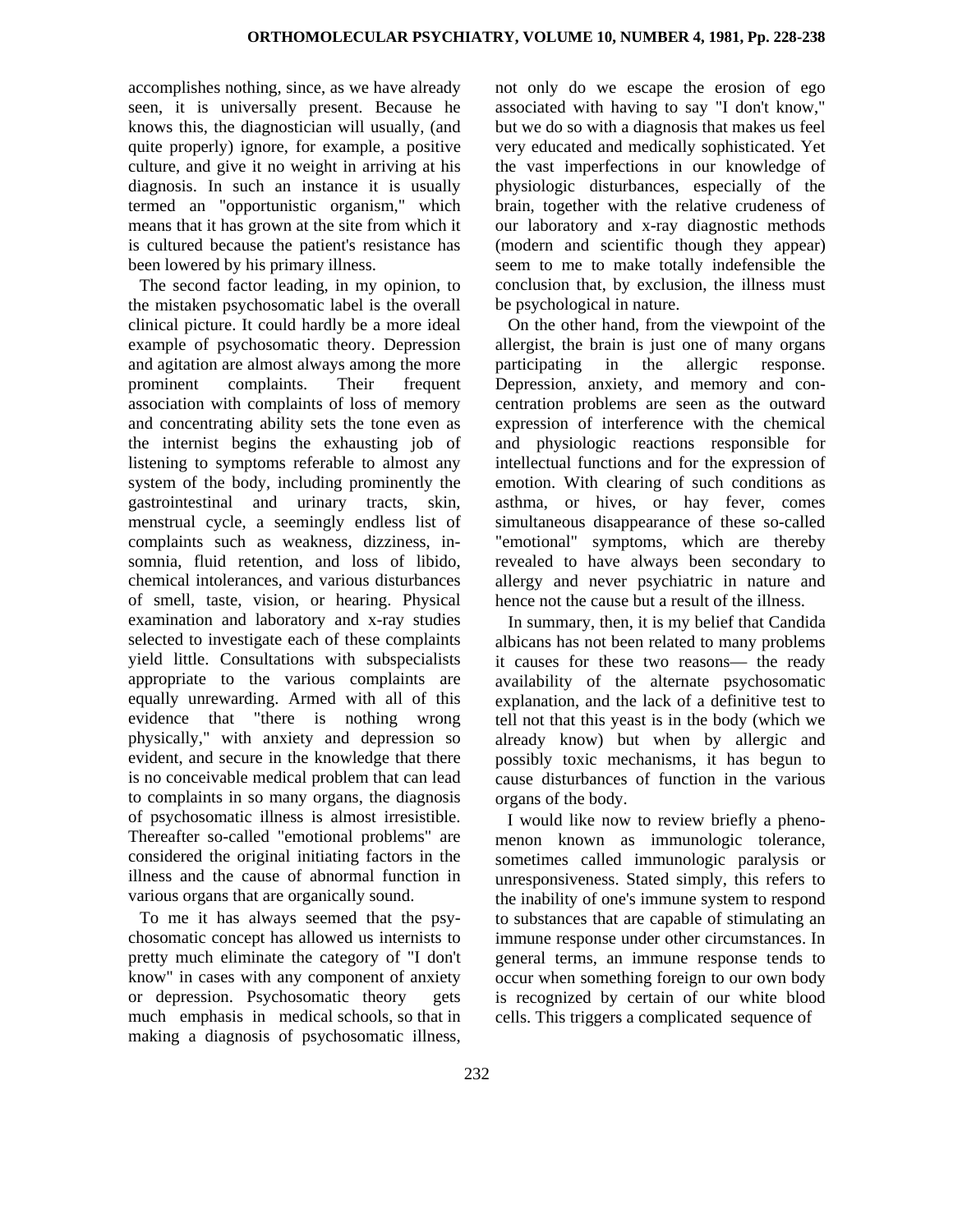events, involving among other things, other white blood cells—some producing antibodies, some killing on contact living foreign cells, others becoming activated and therefore capable of helping or suppressing the antibodyproducing cells and probably the killer cells as well. In other words, some cells produce antibodies and some kill foreign cells by direct contact, both immunologic functions being more or less "turned on" by helper cells, and "turned off" by suppressor cells when continuation of the immune response might be injurious to the body.

These responses may occur spontaneously as when we contact various infectious agents, or by design in response to vaccines given to stimulate protective immunity. It is this same immune response that leads to rejection of a transplanted organ because, unless donated by an identical twin, the immune system recognized its "foreignness" and immediately sets about to destroy it. And when a cell suddenly undergoes malignant change, it is thought that it is treated by the immune system much as if a surgeon had transplanted it into the body; its "foreignness" to any of the body's normal cells is quickly recognized and the killing response "rejects" it, i.e. destroys it much as in the example of the transplanted organ.

It should be readily apparent that to a great extent the integrity of this immune process determines the state of one's health. Immunologic paralysis (or unresponsiveness) refers to the loss of this response, usually to a single foreign invader (although at times it may be a general loss of response). Studies in patients with such slowly progressing infections as leprosy have revealed in the early stages a strong immunologic response which is subsequently lost. As the number of foreign bacteria in the tissues becomes progressively greater, increasing quantities of its metabolic products circulate in the blood stream. The term "antigen" refers to a substance capable of stimulating an immune response, in this illustration the metabolic products of the leprosy bacteria. As the disease progresses, a critical point is reached beyond which the total "antigenic load" more or less overwhelms the cells of the immune system and immunity drops, often to an undetectable level. Thus "paralysis" or "unresponsiveness" has replaced the strong immune response present when the "antigenic load" was small. The immune system has lost its ability to fight back and is now "tolerating" the leprosy germs in the tissues—hence the term "immunologic tolerance." Similarly, an impairment of the immune response may allow a malignant cell to escape destruction, enabling it to divide repeatedly and become what we know as a "cancer."'

As an explanation of the chronic illnesses represented in the six published cases, it was postulated that this phenomenon of immunologic tolerance occurs when Candida albicans slowly increases its total area of tissue invasion after years of repeated stimulation by antibiotics, birth-control pills, immunosuppressant drugs, pregnancies, and diets high in carbohydrates and in foods with a high mold or yeast content.

It was suggested that, in addition, the immune response to factors other than Candida might be altered because of alterations induced by this yeast in the balance or functional capacity of the cells of the immune system. Such an effect of yeast products released over an extended period would increase the likelihood of any of the many illnesses to which we are rendered susceptible by a poorly functioning immune system.

The discussion so far has focused on the importance of the immune system in the rejection of things we don't want in the body if we are to stay healthy-such things as viruses, bacteria, fungi, and malignant cells. In these instances, a state of immunologic tolerance is highly undesirable in that agents of disease are allowed to survive and to multiply.

On the other hand, it is equally disastrous when our immune system begins to respond to any of our own normal cells and tissues. We don't want normal cells rejected; therefore a state of immunologic tolerance to normal cells is just as vital to continued good health as it is harmful when continued good health depends on the rejection of a foreign invader, be it infectious agent or cell turned malignant. Thus a state of immunologic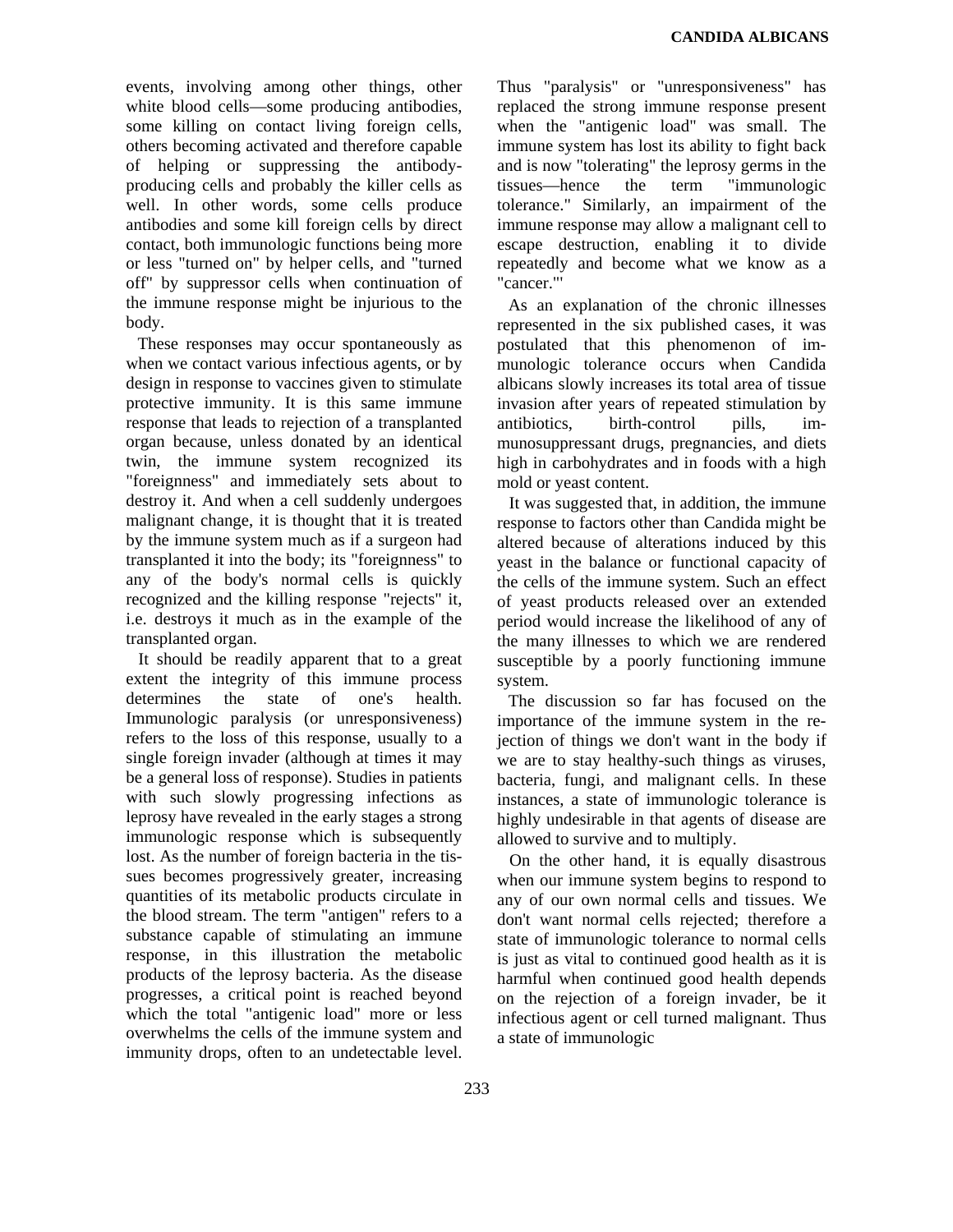tolerance to our own cells is normal; if lost, disease occurs, its exact nature depending on which tissues are attacked. As a class they are known as "auto-immune" diseases, and include such familiar conditions as rheumatoid arthritis, multiple sclerosis, systemic lupus erythematosus, myasthenia gravis, scleraderma, and probably many others.

It is now believed that the class of lymphocytes called "suppressor cells" plays a central role in preventing immunologic responses to our tissues. In other words, we are capable of mounting an immune response to our own organs but are prevented from doing so by cells that suppress such a damaging phenomenon. In autoimmune disease antibodies may appear in the blood in response to an immunologic attack; symptoms in turn reflect the inflammation and resulting abnormal function.

Evidence both clinical and laboratory is now accumulating in support of the original concept that Candida albicans, in interfering with the cells of the immune system in a way that prevents its own rejection from the tissues, also impairs this ability of the immune system to suppress immune responses to normal cells, thereby allowing autoimmune processes to occur.

The clinical evidence consists of cases that will be summarized briefly, each representative of a particular disease generally thought to be autoimmune. Considered as a group, they seem to support the further concept presented originally that one etiology (or cause) could theoretically underlie what appear to be different diseases, but which in fact may be one disease manifested in ways determined by the combination of tissues involved, each major combination long ago having received a name descriptive of its particular clinical picture.

The first case is that of a three-year-old boy who developed severe autoimmune hemolytic anemia at 11 months of age. His immune system attacked his own red blood cells, destroying them in massive amounts in crises that continued until institution of therapy with the anti-yeast drug nystatin. On one occasion heart failure had occurred when his immune system destroyed twothirds of his red blood cells and he had so little hemoglobin to carry oxygen to his tissues that his heart could no longer function properly. Only massive therapy with predisone had kept him alive. With nystatin therapy his multiple loose bowel movements immediately dropped to normal and his extreme hyperactivity abruptly ceased; within eight weeks his red blood count was climbing toward normal. It reached adult levels in 14 weeks and he is well now two years after treatment was started, having been off nystatin for three months with as yet no recurrence.

The next is a case of myasthenia gravis in a 22 year-old woman with severe yeast vaginitis from age eight years and chronic diarrhea for many years. Myasthenia developed at age 21 and was very severe despite maximum doses of Mestenon, the drug used in its treatment. This disease is thought to be an autoimmune response represented by an abnormal antibody that forms to a normal protein located on the end of individual muscle fibers. It is the function of this protein to accept the acetylcholine molecule that is released by the adjacent nerve fiber in the process of activating the muscle. It is thought that the antibody reacts with the protein and more or less gets in the way (at least partially) of the acetyl-choline molecule, so that muscle contraction is inhibited. After 12 weeks on nystatin a young woman who could hardly talk, and could not wrinkle her forehead, was jogging three miles, working regularly, had reduced her Mestenon from two tablets every hour to one-half tablet every three hours, and was having one or two bowel movements per day instead of five or six. Nystatin was started over two years ago. As yet she has not been able to dispense entirely with the Mestenon but neither has it been possible as yet to prevent some recurrence of yeast symptoms in both bowel and vagina. Her need for Mestenon parallels the activity of her yeast infection.

This case assumes special importance in demonstrating that an abnormal antibody to the normal acetyl-choline receptor protein can block the full expression of acetyl-choline. In this instance it was muscle function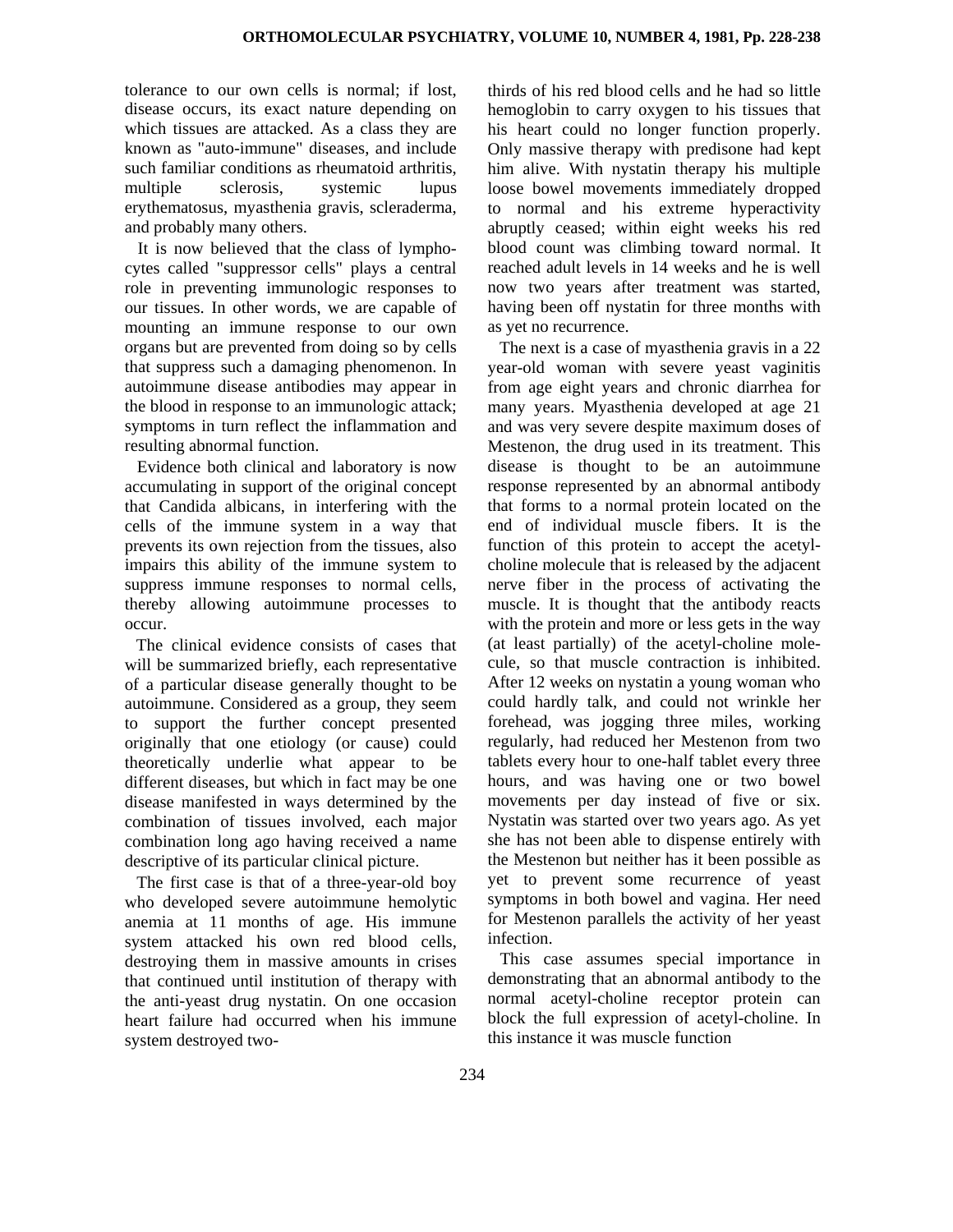that was impaired. But acetyl-choline blockade in the central nervous system leads to severe loss of memory and concentration and grossly alters the acetyl-choline.dopa-mine relationship.

Thus should a similar abnormal antibody impair the response in brain tissue to this important neurotransmitter, it would have the potential for causing severe manifestations that could vary greatly in their clinical expression, depending upon the degree of impairment in the various functions of the brain.

Time allows only the briefest description of several patients with multiple sclerosis:

Case 1: The story of this 30 year old woman was published as one of the original six cases. She is entirely well now seven years after nystatin was begun. She went through pregnancy with no trouble and delivered a normal baby.

Case 2: A 31 year-old woman developed MS three years before nystatin was started one year ago. She started improving immediately and was asymptomatic by eight months unless, as she says, she would go "on a carbohydrate binge." This would induce abdominal bloating, diarrhea, and faint suggestions of tingling in her extremities.

Case 3: A 27 year-old woman, beginning seven years ago, developed numbness of both lower extremities, both forearms and hands, and the front of her chest. The so-called "neurogenic bladder" characteristic of MS was severe. She stated that for one month, by her watch, in every instance it required 10 minutes before the bladder would begin to empty. This cleared in five days on nystatin, coinciding with clearing of constipation and a great increase in energy. After 13 weeks on nystatin both lower extremities are entirely normal, as are the upper extremities except for the slightest residual numbness of the left hand. The numbness of the front of the chest has started to decrease. She is most emphatic about the great increase in energy.

Cases 4 and 5: Two men in their mid-thirties have multiple sclerosis that started in their early twenties. In each several manifestations have improved after 12 and six weeks of treatment with nystatin.

Case 6: One case of Crohn's disease of the lower colon has cleared.

In addition I know of two additional different autoimmune diseases, systemic lupus erythematosus and thrombocytopenic purpura, that have responded, and of a published case report of sarcoidosis, (yet another autoimmune disease) that recovered completely with anti-Candida treatment.

One of the sub-groups of patients with chronic candidiasis consists of those with severe intolerance to virtually all chemicals (including foods, drugs, and inhaled chemicals). It was also in the early 1950s, the same time that Candida growth became so widespread from the mycin drugs, that Dr. Theron Randolph began reporting this condition. At one of the ecology units where these patients are studied in an effort to help them learn environmental factors to avoid, about one-third have been found to have low T cells (this is the class of white blood cells in which are found helper and suppressor cells). It is becoming increasingly apparent that these chemical sensitivities are disappearing with nystatin, and the T cells are returning to normal (in one case, as soon as one month after nystatin was prescribed), indicating that the low T-cell counts were caused by Candida albicans.

Two such chemically sensitive patients were found to have very high counts of suppressor cells and a reversal of the ratio of helper to suppressor cells. This finding emerged from a recently instituted study involving a very sophisticated analysis of the cells of the immune system at the Tumor Institute of the Medical College of Alabama, under the direction of Dr. Max Cooper. These abnormalities will be followed and correlated with clinical improvement, which in both patients has already occurred.

When these studies were done in the two men with multiple sclerosis, a striking abnormality was found in a recently discovered class of lymphocyte known as a "natural killer cell." With normal being 16 percent, one was at 0.6 percent — the other at 1.9 percent. After three weeks on nystatin, the former had increased from 0.6 to 3.5 percent. After 12 weeks on nystatin, the latter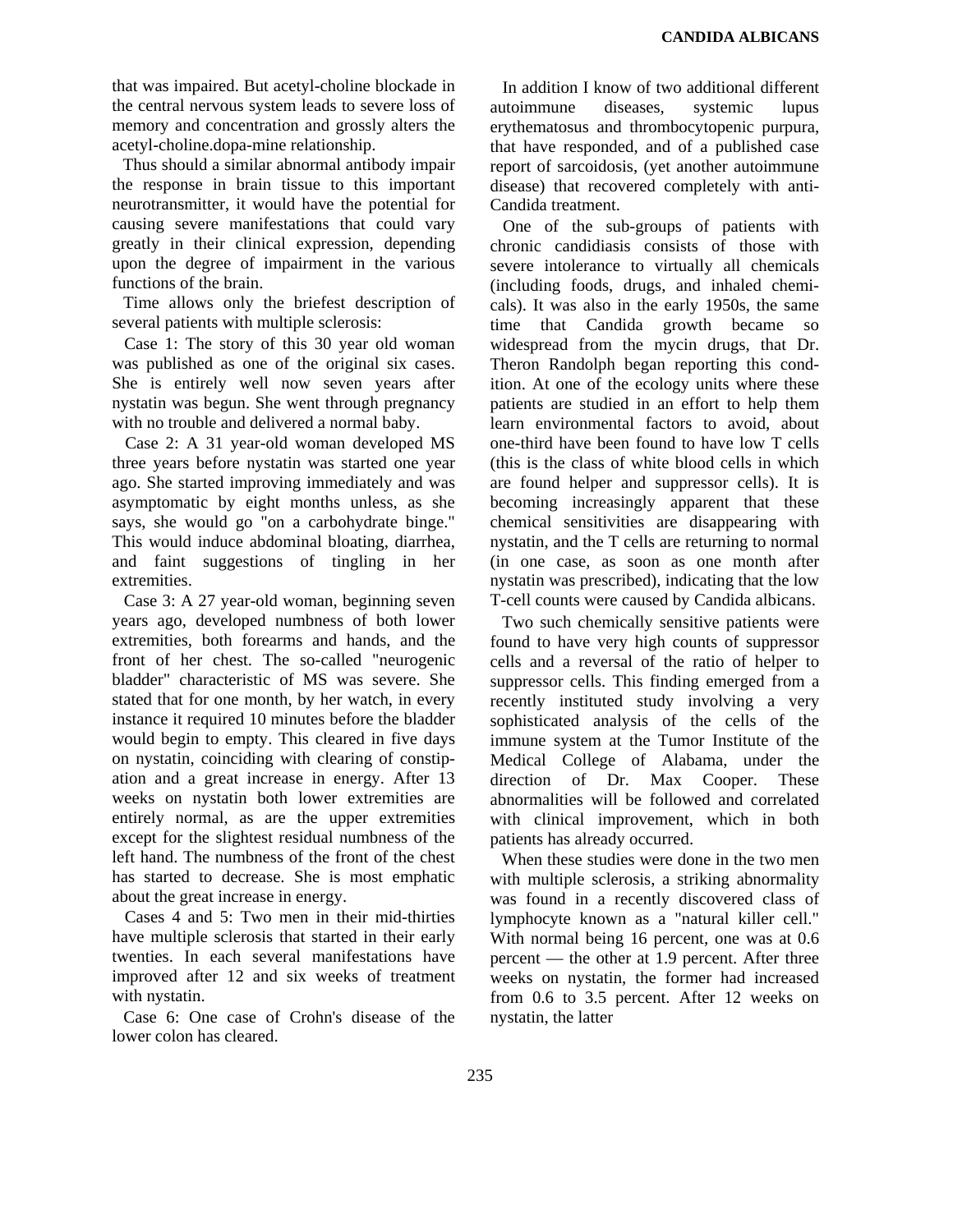rose from 1.9 to 10 percent.

It is far too soon to evaluate these findings, but the finding of such striking abnormalities in these and in two cases of severe Crohn's disease gives a measurable abnormality that can be followed and correlated with the clinical course. More important, it offers laboratory evidence of an imbalance in the numbers of the various subclasses of lymphocytes in patients with these autoimmune diseases as well as in the two chemically intolerant patients. The clinical response of both chemical intolerance and multiple sclerosis to anti-yeast therapy relates this fungus to these abnormalities. The effects of these distortions on the various functions of the immune system remain to be studied.

To conclude, I will summarize the categories of illness in which I feel the relationship to yeast is well-established, those in which the evidence is strongly suggestive, and those that I believe deserve careful study with respect to the possibility of such a relationship.

1. Infants and children with frequent infections and much antibiotic. Bowel disturbances, oral thrush, diaper rash, and respiratory allergy are common. Chronic irritability and hyperactivity, and even one case of stuttering, have been seen in children, many of whom carry the diagnosis of "learning disabled."

2. The manifestations of candidiasis after puberty, illustrated by the story of the 14-yearold girl: Interference with sex hormone physiology is added to the manifestations of the childhood years, often with devastating effect on mood and on intellectual functions. It is vital to recognize this problem in early adolescence for reasons discussed earlier.

3. The single largest category of chronic candidiasis seems to be (at least at this time) the older teenage or adult woman with progressively severe illness resulting from repeated pregnancies; birth-control pills before, between, and after pregnancies; antibiotics; immunosuppressants for whatever reason required; and usually much therapy with psychiatric-type drugs. Menstrual disorders and much gynecologic surgery are usual, and depression and agitation are severe.

4. The special category of chemical intol-

erance: Reactions to inhaled or ingested chemicals, to foods, and to drugs increase relentlessly in number and severity. These may be superimposed upon any of the above problems.

5. Schizophrenia and similar illnesses: I must leave evaluation of Candidiasis in these illnesses to those who can treat the severe cases in a hospital setting. It has been my experience that it is impossible to carry out this treatment program in severe cases living at home. In cases sufficiently mild to allow patient cooperation, results have been most encouraging.

6. I have saved until last a statement regarding the autoimmune diseases. It is impossible not to feel excited about the possibility that Candida albicans is able to release into the bloodstream products that can alter cells of the immune system in a way that prevents it from exerting its normal suppressing effect on immunologic attacks of normal tissues. The laboratory findings of suppression of total T-cells and of gross distortion in the ratios of their various subgroups, and the very recent finding of severe depression of the newly-discovered class of lymphocytes known as "natural killer cells" furnish some degree of objective evidence, embryonic though it is, in support of this concept.

In many of these diseases autoimmune antibody combines with its antigen to form what is known as an "immune complex." These may be found in the blood stream, but also may be deposited in the tissues, resulting in inflammation and symptoms. For many years exhaustive efforts have been largely unsuccessful in identifying the antigen in these antigen-antibody combinations, most efforts having focused on the search for viruses either as the antigen or as the cause of damage that renders previously normal tissue antigenic.

Possibly nowhere is the establishment of cause and effect more difficult than in the search for those factors responsible for the many diseases to which the human body is susceptible. The thought that a number of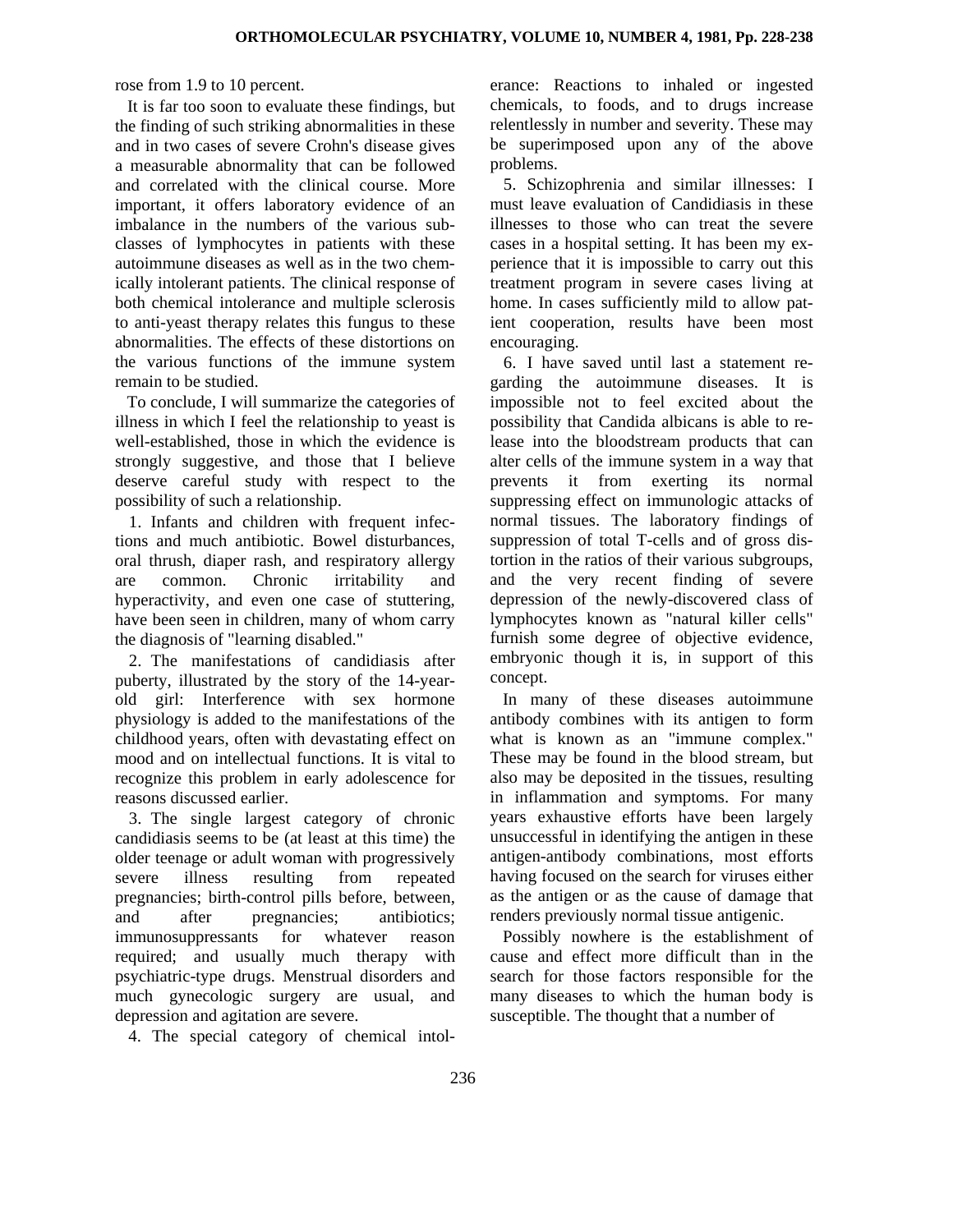diseases of such prominence, differing so markedly in their clinical pictures, could share a common underlying basis, at first seems totally incomprehensible. But perhaps just as difficult to comprehend, if each of these many diseases has its own separate cause, is the failure of even one of these diseases to yield to the massive expenditure of money and energy in research funded by the government, and often by national societies, for the past 35 years.

This thought, together with the knowledge that these diseases share the abnormality of loss of immunologic tolerance to normal tissues, lends some support to the concept of a common etiology based on distortions in the cells of the immune system. That this agent could be Candida albicans is plausible in view of its presence in the body from soon after birth until death, its very universality accounting for its remaining unsuspected in connection with these diseases. Should this prove to be true, it still might be just one among multiple factors capable of causing the type of immune damage that allows what may be a normal immunologic response, except that its expression is directed toward normal cells, or in the case of Candida, toward cells that perhaps have been damaged by yeast antigens or toxins.

It has been said that this fungus is the most complex infectious agent yet studied. This is based on the finding in human sera, thus far, of 79 separately identifiable antibodies, meaning that this yeast is releasing 79 substances sufficiently different chemically that the corresponding differences in the resulting antibodies are recognizable. Each strain is thought to have 30 to 35 of these antigens, meaning that many trillions of strains are possible. Further, it has been shown that one individual may simultaneously harbor more than one strain. And, although I do not know that it has been studied, it would seem likely that different strains could colonize the same person at different stages in life. We also know that an individual strain can be made to change its functional characteristics—for example, can be trained to ferment a particular sugar not normally amenable to its enzymes. Further, it has been shown that a particular antigen may not be expressed until the yeast becomes invasive. This indicates that invasion of the tissues brought on, for example, by an antibiotic leads not just to an increase of the antigens already being released but to the elaboration of new antigens, and quite possibly of substances that are toxic to tissues but have not been discovered because they are not antigenic and have no antibody in the serum to give away their presence in the blood.

Thus emerges the picture of a universally present organism of great complexity and variability, its own physiology and growth characteristics influenced strongly by many factors in our lives—those as simple as diet or the amount of mold in the air we breathe, or as complex as the hormones of the menstrual cycle and pregnancy, or as poorly understood as those that influence the competency of the immune system.

Consideration of such a constantly-changing spectrum, both quantitatively and qualitatively, of substances released by this yeast into hosts of infinite genetic variability makes less implausible the concept that tissue damage induced by metabolic products of this fungus could be represented by abnormal function in the many organs affected in the autoimmune diseases as a group.

It is important to emphasize the preliminary nature of the laboratory studies, and the necessity for more time in which to evaluate these and additional patients with autoimmune diseases, both in their response to anti-yeast therapy and in the laboratory. It would have been preferable to have an additional two or three years for these studies before discussing them, but interest has increased so rapidly recently (based on calls and letters) that 1 felt it better to present the findings up to this point.

As stated earlier, cause and effect are difficult to establish. It is possible theoretically that some cause exists even beyond the Candida, and that the improvement realized by these patients did indeed derive from yeast suppression despite the presence of this theoretical underlying agent of disease that had increased their susceptibility to this fungus. Or, again theoretically, should nystatin prove to have an as yet unsuspected